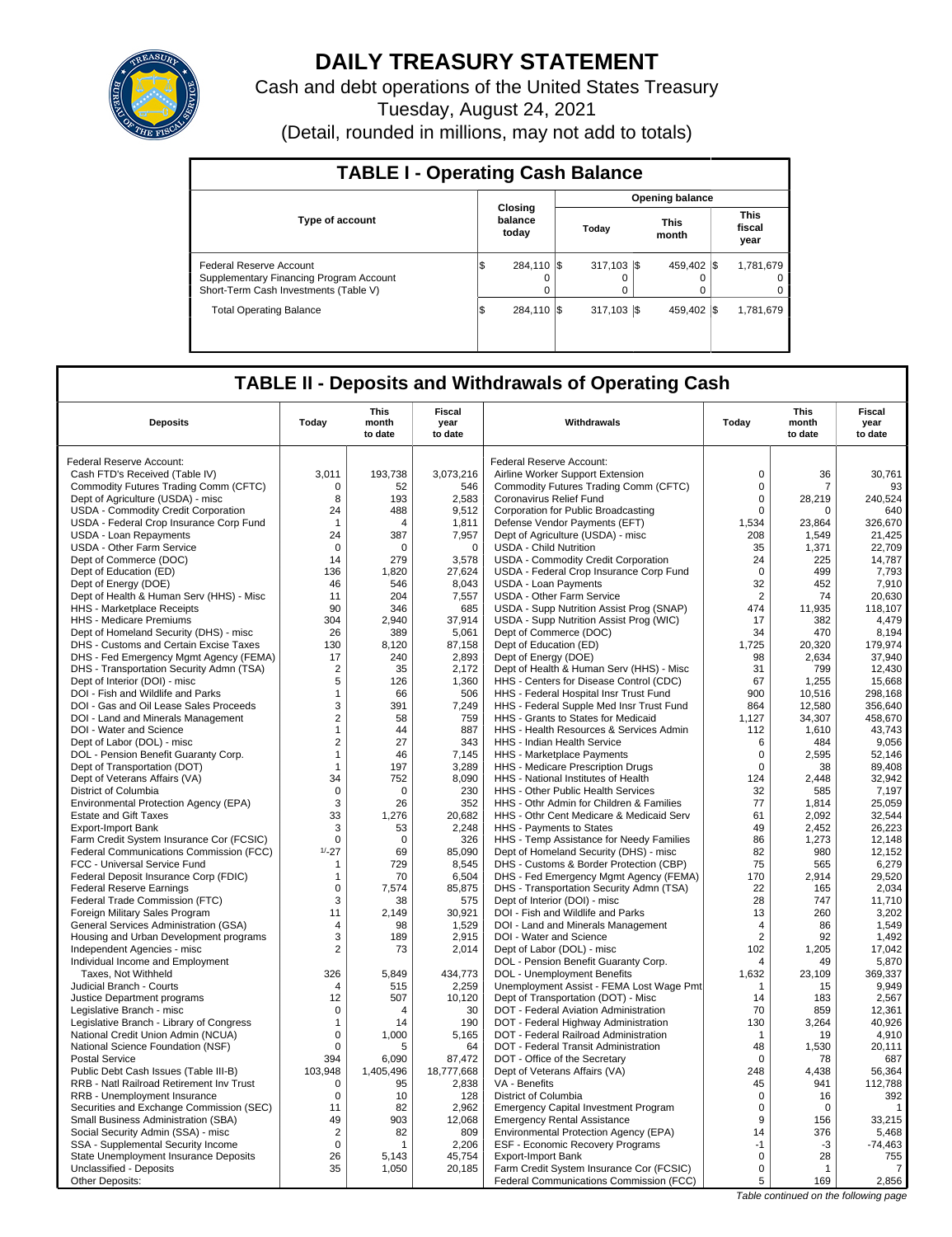|                                                                 |          | This             | Fiscal                 |                                          |                | <b>This</b>                          | Fiscal                             |
|-----------------------------------------------------------------|----------|------------------|------------------------|------------------------------------------|----------------|--------------------------------------|------------------------------------|
| <b>Deposits</b>                                                 | Today    | month<br>to date | year<br>to date        | Withdrawals                              | Todav          | month<br>to date                     | year<br>to date                    |
| Federal Housing Admin: Note Sales                               | 53       | 1,524            | 19,237                 | FCC - Universal Service Fund             | $\overline{0}$ | 211                                  | 7,460                              |
|                                                                 |          |                  |                        | Federal Deposit Insurance Corp (FDIC)    | $\mathbf 0$    | 26                                   | 829                                |
|                                                                 |          |                  |                        | Federal Employees Insurance Payments     | 212            | 6,173                                | 80,254                             |
|                                                                 |          |                  |                        | Federal Salaries (EFT)                   | 401            | 14,608                               | 187,898                            |
|                                                                 |          |                  |                        | Federal Trade Commission (FTC)           | $\overline{2}$ | 68                                   | 522                                |
|                                                                 |          |                  |                        | General Services Administration (GSA)    | 85             | 1,976                                | 24,297                             |
|                                                                 |          |                  |                        | Housing and Urban Development programs   | 120            | 5,708                                | 65,692                             |
|                                                                 |          |                  |                        | Independent Agencies - misc              | 48             | 295                                  | 3,526                              |
|                                                                 |          |                  |                        | <b>Interest on Treasury Securities</b>   | $\Omega$       | 52,358                               | 277,412                            |
|                                                                 |          |                  |                        | IRS - Advanced Child Tax Credit (EFT)    | $\mathbf 0$    | 11,485                               | 24,221                             |
|                                                                 |          |                  |                        | IRS - Economic Impact Payments (EFT)     | $2/ - 439$     | 504                                  | 442,193                            |
|                                                                 |          |                  |                        | IRS Tax Refunds Business (EFT)           | 80             | 1,538                                | 28,151                             |
|                                                                 |          |                  |                        | IRS Tax Refunds Individual (EFT)         | 364            | 11,425                               | 330,147                            |
|                                                                 |          |                  |                        | Judicial Branch - Courts                 | $\Omega$       | 91                                   | 1,572                              |
|                                                                 |          |                  |                        |                                          | 79             | 1.550                                | 19,077                             |
|                                                                 |          |                  |                        | Justice Department programs              |                |                                      |                                    |
|                                                                 |          |                  |                        | Legislative Branch - misc                | $\overline{2}$ | 81                                   | 1,127                              |
|                                                                 |          |                  |                        | Legislative Branch - Library of Congress | $\mathbf{1}$   | 27                                   | 668                                |
|                                                                 |          |                  |                        | <b>NASA</b>                              | 54             | 1,492                                | 17,962                             |
|                                                                 |          |                  |                        | National Credit Union Admin (NCUA)       | $\Omega$       | 5                                    | 1,850                              |
|                                                                 |          |                  |                        | National Science Foundation (NSF)        | 30             | 630                                  | 6,135                              |
|                                                                 |          |                  |                        | Postal Service Money Orders and Other    | 150            | 2,543                                | 38,320                             |
|                                                                 |          |                  |                        | Public Debt Cash Redemp. (Table III-B)   | 123,795        | 1,325,952                            | 17,492,696                         |
|                                                                 |          |                  |                        | Railroad Retirement Board (RRB) - misc   | 0              | $\mathbf{1}$                         | 43                                 |
|                                                                 |          |                  |                        | <b>RRB - Benefit Payments</b>            | $\mathbf{1}$   | 1,161                                | 12.881                             |
|                                                                 |          |                  |                        | Securities and Exchange Commission (SEC) | 44             | 109                                  | 1,118                              |
|                                                                 |          |                  |                        | Small Business Administration (SBA)      | 4.383          | 76,030                               | 625,291                            |
|                                                                 |          |                  |                        | Social Security Admin (SSA) - misc       | 42             | 279                                  | 4,175                              |
|                                                                 |          |                  |                        | <b>SSA - Benefits Payments</b>           | 48             | 63,945                               | 895,281                            |
|                                                                 |          |                  |                        | SSA - Supplemental Security Income       | $\overline{7}$ | 211                                  | 50,175                             |
|                                                                 |          |                  |                        | <b>Transportation Services</b>           | 45             | 920                                  | 921                                |
|                                                                 |          |                  |                        | Other Withdrawals:                       |                |                                      |                                    |
|                                                                 |          |                  |                        | <b>Federal Financing Bank</b>            | 55             | 441                                  | 5,914                              |
|                                                                 |          |                  |                        | Thrift Savings Plan Transfer             | 132            | 4,123                                | 71,311                             |
|                                                                 |          |                  |                        | Unclassified                             | 1,607          | 23,632                               | 304,366                            |
|                                                                 |          |                  |                        |                                          |                |                                      |                                    |
| <b>Total Other Deposits</b><br>Change in Balance of Uncollected | 53       | 4,122            | 75,178                 | Total, Other Withdrawals                 | 1,794          | 39,569                               | 687,527                            |
| Funds                                                           | 0        | 0                | $\mathbf 0$            |                                          |                |                                      |                                    |
| <b>Transfers from Depositaries</b>                              | $\Omega$ | $\Omega$         | $\Omega$               | <b>Transfers to Depositaries</b>         | $\Omega$       | 0                                    | $\Omega$                           |
|                                                                 |          |                  |                        |                                          |                |                                      |                                    |
| <b>Total Federal Reserve Account</b>                            | 108,792  | 1,654,802        | 23,035,615             | <b>Total Federal Reserve Account</b>     | 141,785        | 1,830,094                            | 24,533,183                         |
|                                                                 |          |                  |                        |                                          |                |                                      |                                    |
| Short-Term Cash Investments:                                    |          |                  |                        | Short-Term Cash Investments:             |                |                                      |                                    |
| Transfers from Federal Reserve Account                          |          |                  |                        | Transfers to Federal Reserve Account     |                |                                      |                                    |
| (Table V)                                                       | $\Omega$ | $\Omega$         | $\Omega$               | (Table V)                                | $\Omega$       | $\Omega$                             |                                    |
| Total Deposits (excluding transfers)                            | 108,792  | IS.              | 1,654,802 \$23,035,615 | Total Withdrawals (excluding transfers)  |                | 141,785   \$1,830,094   \$24,533,183 |                                    |
|                                                                 |          |                  |                        |                                          |                |                                      |                                    |
|                                                                 |          |                  |                        |                                          |                |                                      |                                    |
|                                                                 |          |                  |                        | Net Change in Operating Cash Balance     | $-32,992$ \$   |                                      | $-175,292$ $\vert$ \$ $-1,497,569$ |

|                                                                                                                                                                                                                                                                                                                                                                                                                                |                                                                 |                                                                                                                     |                                                                                                                |                                                                                                                                                                                                                                                                                                                               |                                        |                                                                                                        | See Footnote                                                                                                                            |
|--------------------------------------------------------------------------------------------------------------------------------------------------------------------------------------------------------------------------------------------------------------------------------------------------------------------------------------------------------------------------------------------------------------------------------|-----------------------------------------------------------------|---------------------------------------------------------------------------------------------------------------------|----------------------------------------------------------------------------------------------------------------|-------------------------------------------------------------------------------------------------------------------------------------------------------------------------------------------------------------------------------------------------------------------------------------------------------------------------------|----------------------------------------|--------------------------------------------------------------------------------------------------------|-----------------------------------------------------------------------------------------------------------------------------------------|
|                                                                                                                                                                                                                                                                                                                                                                                                                                |                                                                 |                                                                                                                     |                                                                                                                | <b>TABLE III-A - Public Debt Transactions</b>                                                                                                                                                                                                                                                                                 |                                        |                                                                                                        |                                                                                                                                         |
| <b>Issues</b>                                                                                                                                                                                                                                                                                                                                                                                                                  | Today                                                           | <b>This</b><br>month<br>to date                                                                                     | Fiscal<br>year<br>to date                                                                                      | <b>Redemptions</b>                                                                                                                                                                                                                                                                                                            | Todav                                  | <b>This</b><br>month<br>to date                                                                        | Fiscal<br>year<br>to date                                                                                                               |
| Marketable:<br>Bills:<br><b>Regular Series</b><br><b>Cash Management Series</b><br><b>Notes</b><br><b>Bonds</b><br>Inflation-Protected Securities Increment<br>Federal Financing Bank<br>Nonmarketable:<br>United States Savings Securities:<br>Cash Issue Price<br>Interest Increment<br><b>Government Account Series</b><br>Hope Bonds<br><b>Domestic Series</b><br><b>Foreign Series</b><br>State and Local Series<br>Other | 71,666 \$<br>30,000<br>0<br>481<br>4<br>293,971<br>197<br>2,091 | 702,390 \$<br>230,008<br>374,374<br>65,344<br>11,886<br>$\Omega$<br>100<br>346<br>5,608,003<br>0<br>3,949<br>29,613 | 9,712,517<br>4,190,142<br>3,765,170<br>628,868<br>72,552<br>1,333<br>3,608<br>94,400,353<br>117,229<br>371,676 | Marketable:<br><b>Bills</b><br><b>Notes</b><br><b>Bonds</b><br><b>Federal Financing Bank</b><br>Nonmarketable:<br>United States Savings Securities<br><b>Government Account Series</b><br>Hope Bonds<br><b>Domestic Series</b><br><b>Foreign Series</b><br><b>State and Local Series</b><br>Other<br><b>Total Redemptions</b> | $121,667$ \$<br>34<br>274,619<br>2,094 | 8 007,408 0.<br>269,062<br>9,506<br>672<br>5,700,197<br>0<br>9,677<br>29,626<br>398,413 \$7,026,149 \$ | 14,864,450<br>2,052,315<br>29,649<br>1,209<br>9,462<br>94,287,369<br>$\Omega$<br>71,549<br>$\Omega$<br>94,136<br>371,137<br>111,781,274 |
| <b>Total Issues</b>                                                                                                                                                                                                                                                                                                                                                                                                            | $398,410$ \\$                                                   | 7,026,014 \$                                                                                                        | 113,263,470                                                                                                    | Net Change in Public Debt Outstanding                                                                                                                                                                                                                                                                                         | $-3$<br>1\$                            | $-135$ $\sqrt{3}$<br>I\$                                                                               | 1,482,195                                                                                                                               |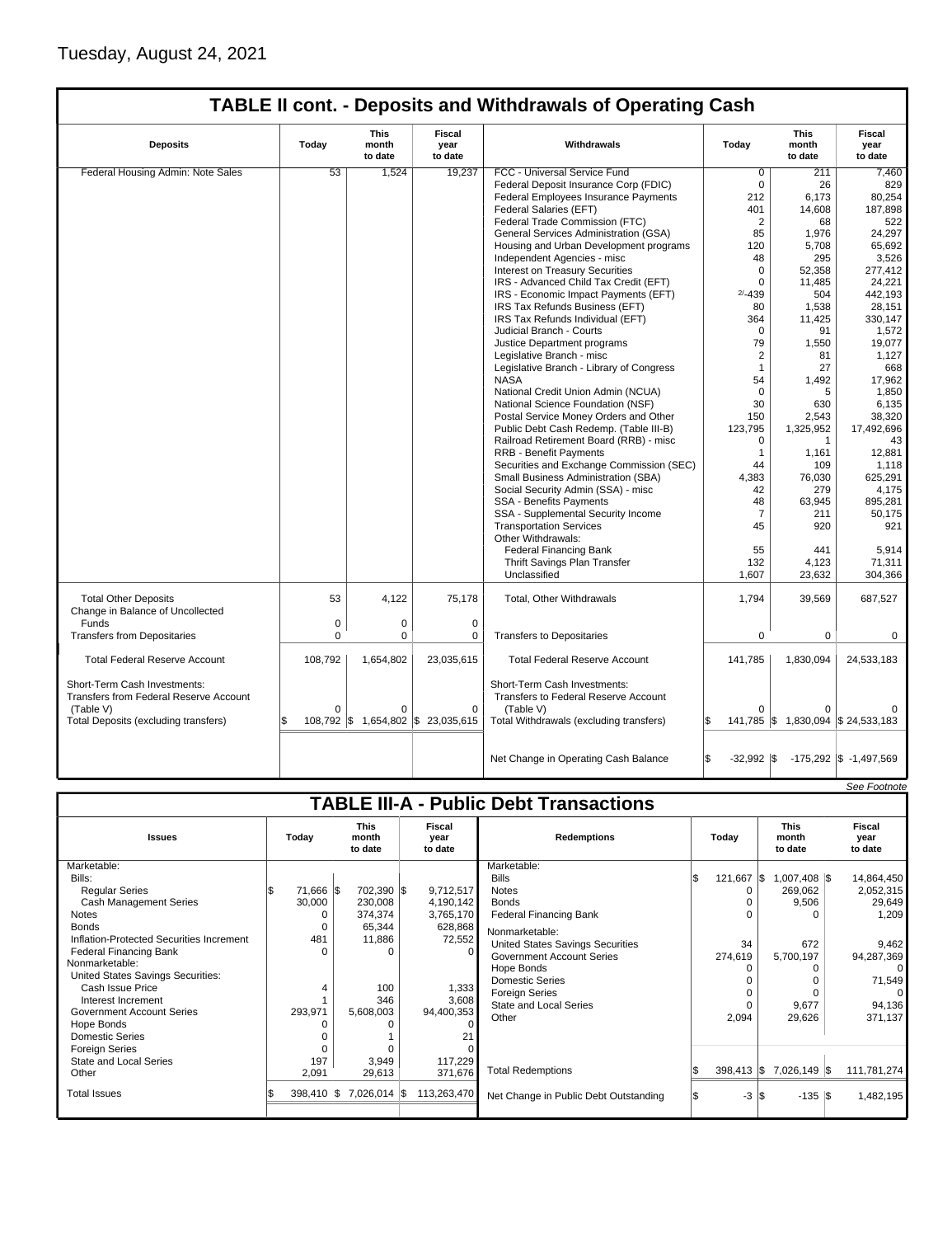| <b>TABLE III-B - Adjustment of Public Debt</b><br><b>Transactions to Cash Basis</b> |                                                                      |                                                                                        |  |  |  |  |  |  |
|-------------------------------------------------------------------------------------|----------------------------------------------------------------------|----------------------------------------------------------------------------------------|--|--|--|--|--|--|
| Today                                                                               | <b>This</b><br>month<br>to date                                      | <b>Fiscal</b><br>year<br>to date                                                       |  |  |  |  |  |  |
| 398,410<br>O<br>8<br>0<br>0<br>293,971<br>ი<br>481                                  | I\$<br>1,556<br>145<br>1,693<br>o<br>5,608,003<br>ი<br>346<br>11,886 | 7,026,014   \$13,263,470<br>21,067<br>2,665<br>28,815<br>94,400,353<br>3,608<br>71,428 |  |  |  |  |  |  |
| 103,948<br>398,413<br>0<br>o<br>0<br>274,619<br>$\Omega$                            | l\$<br>I\$<br>O<br>o<br>o<br>5,700,197<br>O                          | 1,405,496 \$18,777,668<br>7,026,149   \$11,781,274<br>1.209<br>94,287,369              |  |  |  |  |  |  |
|                                                                                     |                                                                      | 1,325,952 \$17,492,696<br>$123,795$ $\sqrt{5}$                                         |  |  |  |  |  |  |

| <b>TABLE III-C - Debt Subject to Limit</b>                                        |                           |                                                           |                           |                           |  |  |  |  |  |
|-----------------------------------------------------------------------------------|---------------------------|-----------------------------------------------------------|---------------------------|---------------------------|--|--|--|--|--|
|                                                                                   | Closing                   | Opening balance                                           |                           |                           |  |  |  |  |  |
| <b>Balance Transactions</b>                                                       | balance<br>Today<br>todav |                                                           | <b>This</b><br>month      | Fiscal<br>year            |  |  |  |  |  |
| Debt Held by the Public<br>Intragovernmental Holdings<br><b>Total Public Debt</b> | \$22,237,978<br>6,189,608 | \$22,251,585<br>6,176,005                                 | \$22,284,628<br>6,143,094 | \$21,018,952<br>5,926,439 |  |  |  |  |  |
| Outstanding<br>Less: Debt Not<br>Subject to Limit:                                | 28,427,586                | 28,427,590                                                | 28,427,722                | 26,945,391                |  |  |  |  |  |
| <b>Other Debt</b>                                                                 | 478                       | 478                                                       | 478                       | 478                       |  |  |  |  |  |
| <b>Unamortized Discount</b>                                                       | 19,618                    | 19,621                                                    | 19,753                    | 17,271                    |  |  |  |  |  |
| <b>Federal Financing Bank</b>                                                     | 6,053                     | 6,053                                                     | 6,053                     | 7,262                     |  |  |  |  |  |
| Hope Bonds                                                                        | O                         | O                                                         | o                         | o                         |  |  |  |  |  |
| Plus: Other Debt Subject to Limit<br>Guaranteed Debt of                           |                           |                                                           |                           |                           |  |  |  |  |  |
| Government Agencies                                                               | $\Omega$                  | $\Omega$                                                  | $\Omega$                  | 0                         |  |  |  |  |  |
| <b>Total Public Debt</b><br>Subject to Limit                                      |                           | \$28,401,438   \$28,401,438   \$28,401,438   \$26,920,380 |                           |                           |  |  |  |  |  |
|                                                                                   |                           |                                                           |                           |                           |  |  |  |  |  |
| <b>Statutory Debt Limit</b>                                                       | \$28,401,463              | \$28,401,463                                              | \$28,401,463              | SUSP-1                    |  |  |  |  |  |
|                                                                                   |                           |                                                           |                           |                           |  |  |  |  |  |

See Footnote

| <b>TABLE IV - Federal Tax Deposits</b>                                                                                                                                                                                                 |                                                             |                                                        |                                                                             |  |  |  |  |  |
|----------------------------------------------------------------------------------------------------------------------------------------------------------------------------------------------------------------------------------------|-------------------------------------------------------------|--------------------------------------------------------|-----------------------------------------------------------------------------|--|--|--|--|--|
| Classification                                                                                                                                                                                                                         | <b>This</b><br>Today<br>month<br>to date                    |                                                        | Fiscal<br>year<br>to date                                                   |  |  |  |  |  |
| Withheld Income and Employment Taxes<br>Individual Income Taxes<br><b>Railroad Retirement Taxes</b><br>Excise Taxes<br><b>Corporation Income Taxes</b><br><b>Federal Unemployment Taxes</b><br>Estate and Gift Taxes & Misc IRS Rcpts. | \$<br>$3,355$ $\sqrt{3}$<br>272<br>2<br>74<br>71<br>2<br>22 | 187,838<br>4,831<br>330<br>4,029<br>3,751<br>582<br>85 | 1\$<br>2,455,802<br>331,892<br>4,726<br>63,743<br>309,284<br>6,347<br>4,522 |  |  |  |  |  |
| Total                                                                                                                                                                                                                                  | \$<br>3,798                                                 | 1\$<br>201,446                                         | 1\$<br>3,176,315                                                            |  |  |  |  |  |
| Cash Federal Tax Deposits:<br>Direct<br><b>Through Depositaries</b>                                                                                                                                                                    | \$<br>55<br>2,956                                           | 1\$<br>1,912<br>191,826                                | 27,511<br>1\$<br>3,045,704                                                  |  |  |  |  |  |
| <b>Total Cash FTD's</b><br><b>Inter-agency Transfers</b>                                                                                                                                                                               | \$<br>3,011<br>787                                          | l\$<br>193,738<br>7,707                                | 1\$<br>3,073,216<br>103,099                                                 |  |  |  |  |  |
| Total                                                                                                                                                                                                                                  | \$<br>3,798                                                 | l\$<br>201,446                                         | 1\$<br>3,176,315                                                            |  |  |  |  |  |
|                                                                                                                                                                                                                                        |                                                             |                                                        |                                                                             |  |  |  |  |  |

|                                              |                           |     |          |                 | סט <i>ו</i> ווטט ו ססט |  |  |  |
|----------------------------------------------|---------------------------|-----|----------|-----------------|------------------------|--|--|--|
| <b>TABLE V - Short-Term Cash Investments</b> |                           |     |          |                 |                        |  |  |  |
|                                              | <b>Type of Depositary</b> |     |          |                 |                        |  |  |  |
| <b>Balance Transactions</b>                  | А                         |     | в        | С               | Total                  |  |  |  |
|                                              |                           |     |          |                 |                        |  |  |  |
| Opening Balance Today<br>Deposits:           | 0<br>S                    | 1\$ | 0        | I\$<br>0        | IS                     |  |  |  |
| <b>Transfers to Depositaries</b>             | $\Omega$                  |     | $\Omega$ | O               |                        |  |  |  |
| <b>Special Direct Investment</b>             | O                         |     | 0        | 0               |                        |  |  |  |
| Term Investment                              | O                         |     | $\Omega$ | 0               |                        |  |  |  |
| Repo Investment                              | ŋ                         |     | $\Omega$ | O               |                        |  |  |  |
| Withdrawals:                                 |                           |     |          |                 |                        |  |  |  |
| <b>Treasury Initiated</b>                    | 0                         |     | $\Omega$ | $\Omega$        |                        |  |  |  |
| Depositary Initiated                         | O                         |     | 0        | 0               |                        |  |  |  |
| <b>Special Direct Investment</b>             | O                         |     | 0        | 0               |                        |  |  |  |
| <b>Term Investment</b>                       | O                         |     | $\Omega$ | 0               |                        |  |  |  |
| Repo Investment                              | 0                         |     | $\Omega$ | 0               |                        |  |  |  |
|                                              |                           |     |          |                 |                        |  |  |  |
| Closing Balance Today                        | $\Omega$<br>S             | l\$ | $\Omega$ | I\$<br>$\Omega$ | l\$                    |  |  |  |

| <b>TABLE VI - Income Tax Refunds Issued</b> |                                                |   |                                 |  |                           |  |  |  |  |
|---------------------------------------------|------------------------------------------------|---|---------------------------------|--|---------------------------|--|--|--|--|
|                                             | Today                                          |   | <b>This</b><br>month<br>to date |  | Fiscal<br>year<br>to date |  |  |  |  |
|                                             |                                                |   |                                 |  | 5,993                     |  |  |  |  |
|                                             | 0                                              |   | 11.485                          |  | 24.221                    |  |  |  |  |
|                                             | 2                                              |   | 840                             |  | 85.734                    |  |  |  |  |
|                                             | $2/-439$                                       |   | 504                             |  | 442.193                   |  |  |  |  |
|                                             | 3.746                                          |   | 8.973                           |  | 61.627                    |  |  |  |  |
|                                             | 80                                             |   | 1,538                           |  | 28.151                    |  |  |  |  |
|                                             | 53                                             |   | 3,714                           |  | 60,849                    |  |  |  |  |
|                                             | 364                                            |   | 11,425                          |  | 330.147                   |  |  |  |  |
|                                             | 1\$<br>IRS - Economic Impact Payments (Checks) | 6 | 1\$                             |  | $3,936$ $\vert \$\$       |  |  |  |  |

See Footnote

### **Daily Treasury Statement Footnotes:**

### **General Footnotes and Statements:**

This statement summarizes the United States Treasury's cash and debt operations for the Federal Government. Treasury's operating cash is maintained in an account at the Federal Reserve Bank of New York and in short-term cash investments. Treasury minimized and then suspended its short-term cash investment program beginning in November 2008, but anticipates investing again when market conditions warrant. Major information sources include: Federal Reserve Banks, Treasury Regional Financial Centers, Internal Revenue Service Centers, various electronic systems, and information on the Public Debt. Information is presented on a modified cash basis. Deposits are reflected as received and withdrawals are reflected as processed.SOURCE: Bureau of the Fiscal Service, Department of the Treasury. Note: The Daily Treasury Statement (DTS) is available by 4:00 p.m. the following business day on the Fiscal Service website https://fiscal.treasury.gov/reports-statements/dts/. For more information, call the Cash Reporting Branch at 202-874-9789.

#### **TABLE II – Deposits and Withdrawals of Operating Cash**

1/Reported as a negative amount due to a return/reversal of \$29 million.